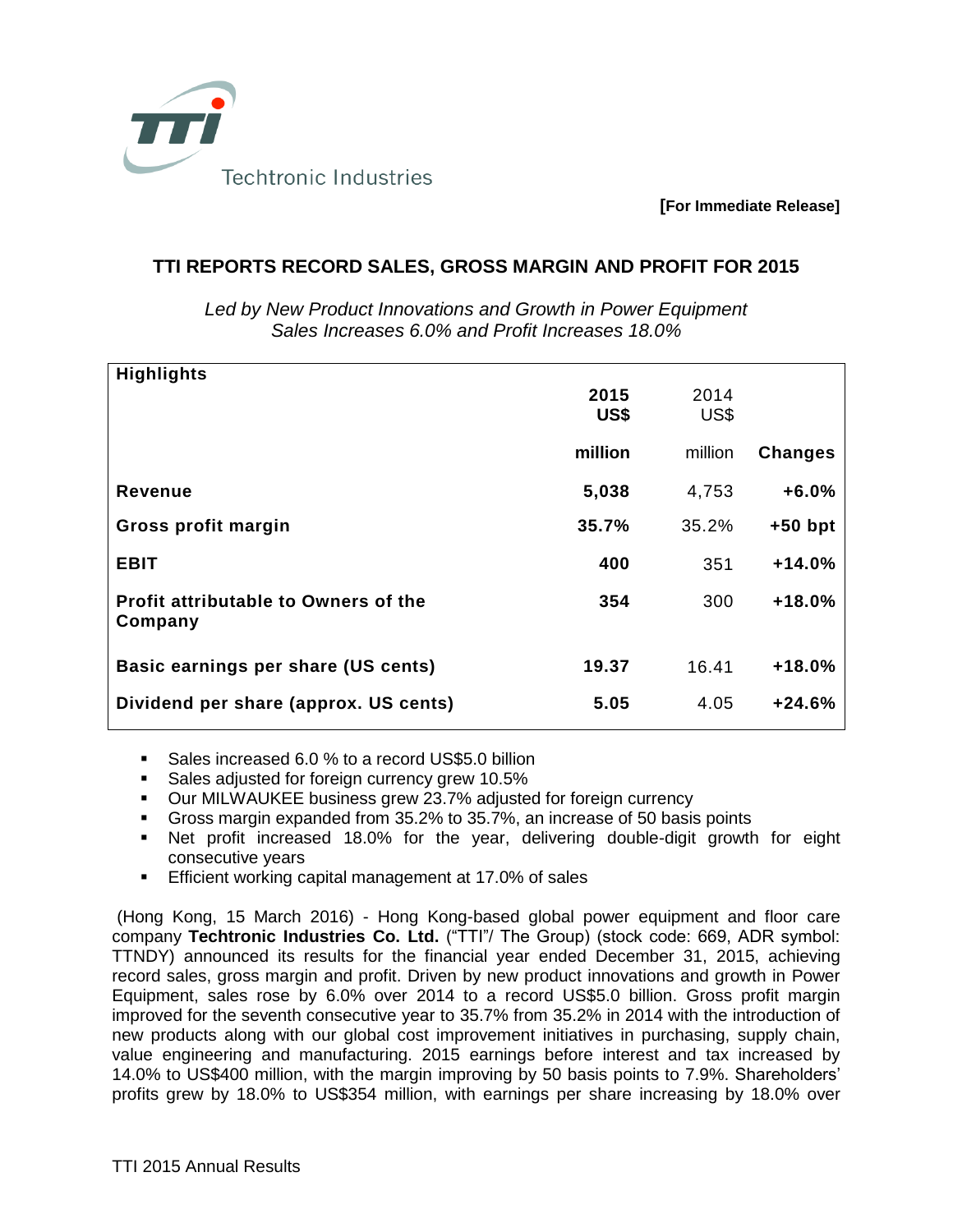2014 to US 19.37 cents. The Board is recommending a final dividend of HK23.25 cents (approximately US2.99 cents) per share, which will result in a full-year dividend 24.6% higher than last year.

TTI's largest business unit, Power Equipment, had another exceptional year with sales growth of 11.8% to US\$4.0 billion, accounting for 78.8% of total sales, and an increase in operating profit by 29.7% compared to 2014. Adjusted for foreign currency the Power Equipment business grew 16.8% with the MILWAUKEE power tool, hand tool and accessory business delivering another significant performance growing 23.7%. The Floor Care and Appliance business unit, consistent with our strategy in the first half of the year, continued the planned exit of certain nonstrategic lower margin businesses and categories with sales for the year declining 11.2% over 2014 to US\$1.0 billion. Looking ahead, we are strategically well positioned with our focus on cordless and commercial cleaning, leveraging our revitalized product portfolio and world-class brands.

**Mr. Horst Pudwill, Chairman of TTI**, said, "TTI had an tremendous year in 2015 delivering record sales, gross margin and profit. Our laser focus on product innovation and execution allows us to deliver consistently strong results. As we reflect on thirty years of accomplishment, we are determined to continue our remarkable growth and lead the industry's cordless revolution forward."

**Mr. Joseph Galli, CEO of TTI,** commented, "We believe a powerful key to our success at TTI is a consistent, disciplined adherence to our strategic direction. 2015 was an amazing year at TTI in which we delivered more new break-through products and continued to advance our geographic expansion. As we look ahead, we are thrilled to share that we have never had a stronger team, more exciting products, and as vast opportunities."

## **About TTI**

Founded in 1985 and listed on the Stock Exchange of Hong Kong Limited in 1990, TTI is a world-class leader in quality consumer, professional and industrial products marketed to the home improvement, hardware, and construction industries. An unrelenting strategic focus on Powerful Brands, Innovative Products, Exceptional People and Operational Excellence drives our success. TTI's powerful brand portfolio includes MILWAUKEE, AEG and RYOBI power tools, accessories and hand tools, RYOBI and HOMELITE outdoor products, EMPIRE layout and measuring products, and HOOVER, ORECK, VAX and DIRT DEVIL Floor Care and Appliances.

TTI is one of the constituent stocks of the MSCI Hong Kong Index under MSCI Global Standard Index. The Company is also one of the constituents on the Hang Seng Consumer Goods Index under the Hang Seng Composite Industry Index, Hang Seng Composite LargeCap and Hang Seng Composite LargeCap & MidCap Index under the Hang Seng Composite Size Index, Hang Seng Global Composite Index, Hang Seng Hong Kong 35 Index, Hang Seng Shenzhen Hong Kong Consumption Index under Hang Seng Shenzhen Hong Kong Index, Hang Seng Consumer Goods & Services Index, FTSE Multinationals Index, FTSE RAFI All-World 3000 Index, FTSE Hong Kong Index (classified as a Large cap Stock in FTSE Global All Cap Index) and FTSE Global Minimum Variance Index. For more information, please visit [www.ttigroup.com.](http://www.ttigroup.com/)

*MILWAUKEE, HOMELITE, EMPIRE, HOOVER, ORECK, VAX and DIRT DEVIL are trademarks of the TTI Group.* 

*AEG is a registered trademark of AB Electrolux (publ) and is used by the TTI Group pursuant to a license granted by AB Electrolux (publ).* 

*RYOBI is a registered trademark of Ryobi Limited and is used by the TTI Group pursuant to a license granted by Ryobi Limited.*